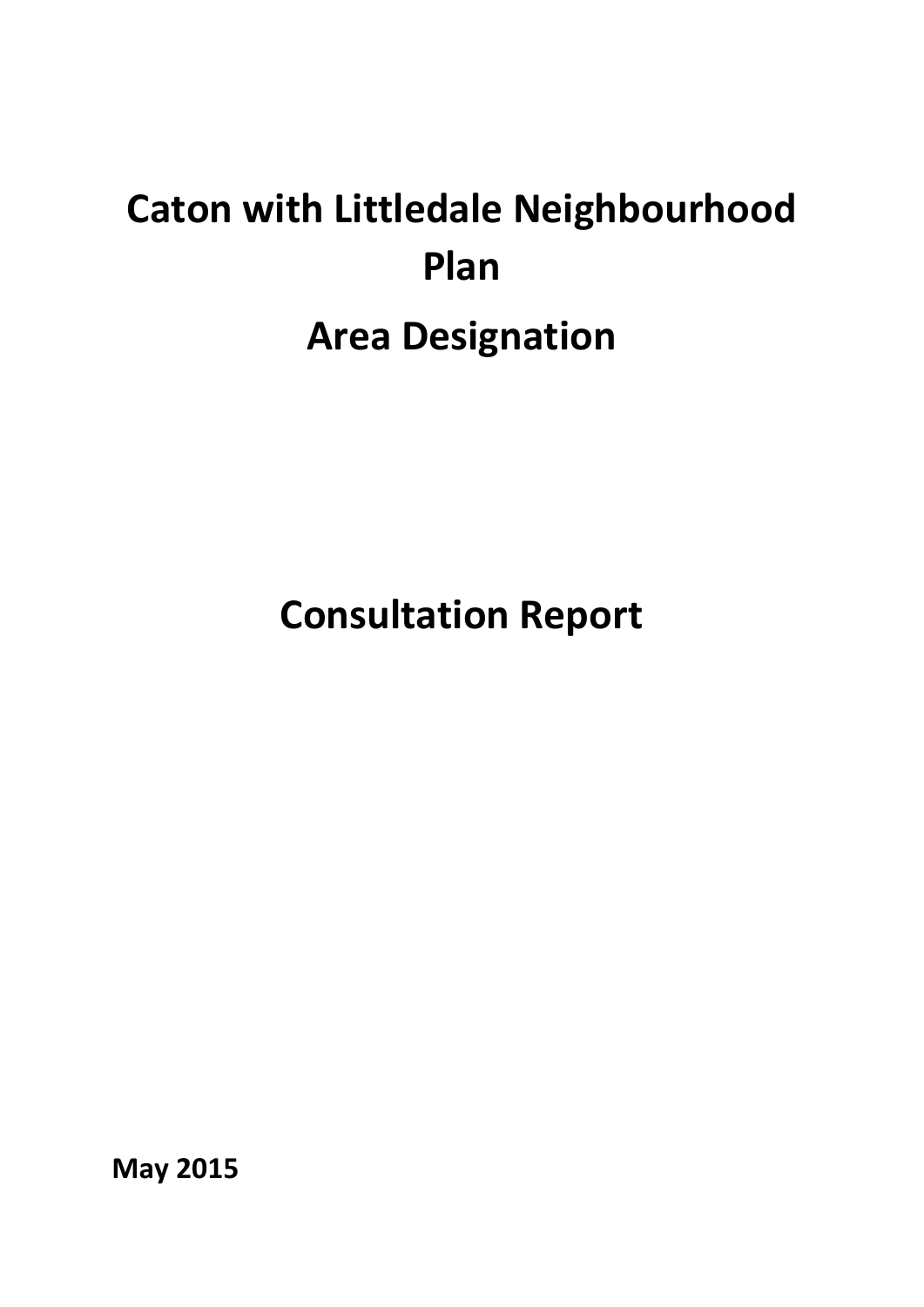### **1. Introduction**

- 1.1 Neighbourhood planning gives communities the chance to decide where new development should be and what it should look like. For example, new homes, shops and offices. A plan must be in line with the District's Local Plan and is subject to an independent examination and community referendum. If approved, a neighbourhood plan forms part of the district's Local Plan and it is used in helping to make decisions on planning applications.
- 1.2 One of the first stages of developing a neighbourhood plan is to agree the area that this will cover.

## **2. Background**

- 2.1 Caton with Littledale Parish Council submitted an application on 23 March 2015 to designate their neighbourhood plan area, this proposal covered the whole parish area.
- 2.2 Lancaster City Council consulted on the application for 6 weeks, from 30 April 2015 to 11 May 2015, before making a decision.
- 2.3 A press release was issued and an article appeared in the Morecambe Visitor on 7 April 2015. An information email was also sent out to the planning policy consultation list (1,427 contacts).
- 2.4 The application letter, completed form and a map of proposed area could be viewed on the council's website and in the Victoria Institute and on the two Parish Council notice boards (Victoria Institute and Wavecrest).
- 2.5 Comments could be sent to the Planning and Housing Policy Team by email or post.

### **3. Summary of Consultation Responses**

- 3.1 Six organisations and an individual responded to the Caton with Littledale neighbourhood plan designation area consultation.
	- Highways Agency (30.3.15)
	- Health and Safety Executive (30.3.15)
	- Cllr Woodruff (31.3.15)
	- $\bullet$  Sport England (20.4.15)
	- Natural England (29.4.15)
	- LCC Property (11.5.15)
	- United Utilities (11.5.15)
- 3.2 There have been no objections to the proposed Caton with Littledale neighbourhood plan designation area, however a range of advice and guidance has been provided by a number of respondents.
- 3.3 The Highways Agency (now Highways England) has no objection to the application or the proposed boundary of the proposed Neighbourhood Plan area. However, they highlighted that they would be interested in any development or proposals that may have a traffic impact upon the M6 motorway and access to it ate the nearest junction, which is Junction 34.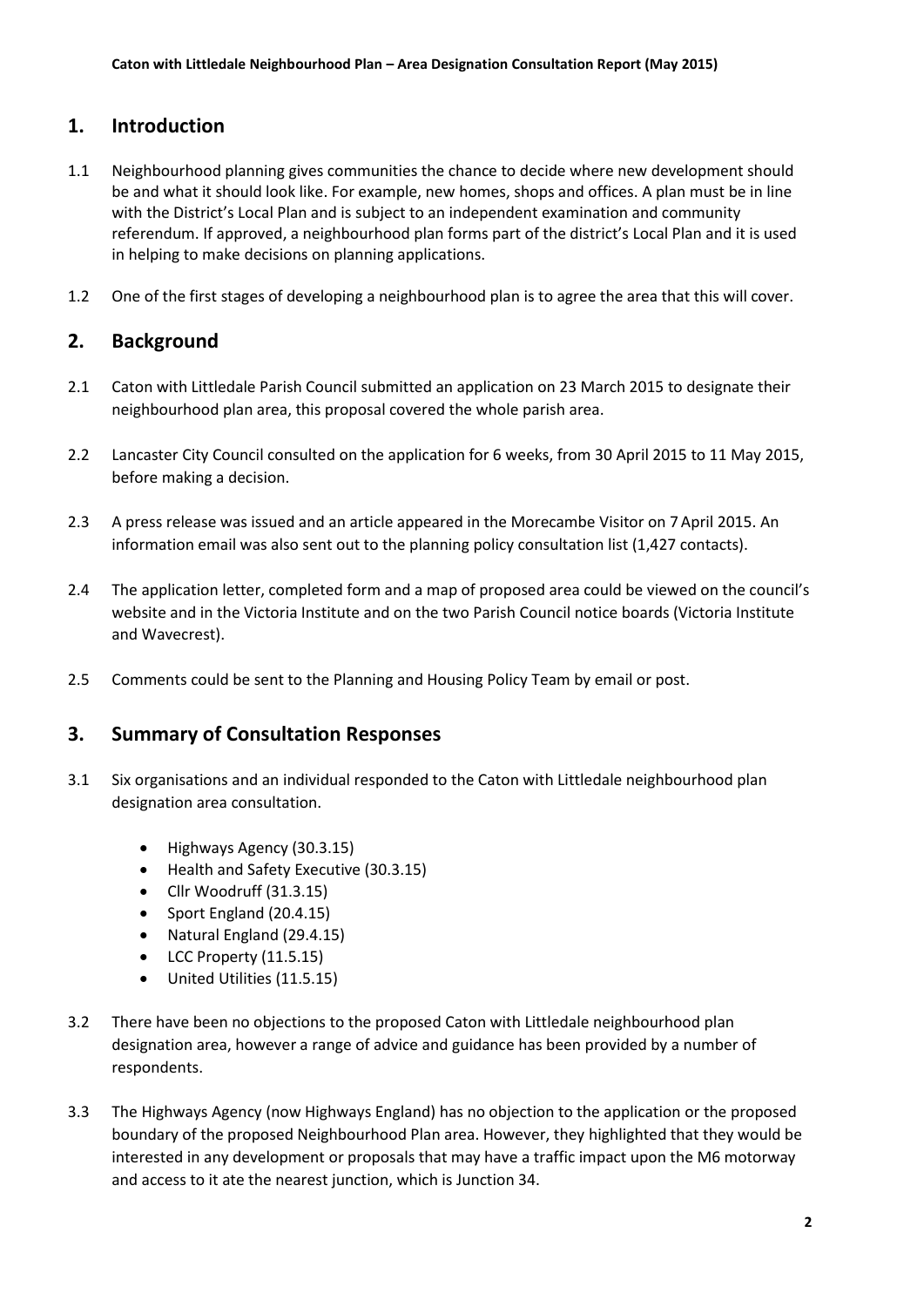The Highways Agency has requested to continue to be consulted as the Caton with Littledale Neighbourhood Plan progresses.

- 3.4 The Health and Safety Executive highlighted that two National Grid Pipeline Consultation Zones were within the proposed neighbourhood plan boundary (21' Feeder Carnforth/Teales and 11'Feeder Grayrigg/Samlesbury). Various issues were raised including housing allocations, workplace allocations and mixed use allocations. They recommended that consultation zones should be marked on future maps to identify future development proposals that could encroach on consultation zones and the extent of any encroachment that could occur. They suggested that proposal maps in site allocation development planning documents may be suitable for presenting this information. They particularly recommended marking the zones associated with MAHPs and the HSE advises that Caton with Littledale should contact the pipeline operator for up to date information on pipeline location, as pipeline can be diverted by operators from notified routes. HSE have sent a copy of their response letter to the relevant pipeline operator.
- 3.5 Cllr Woodruff fully supported the application in relation to Halton with Aughton's application. He also raised the urgency to progress and adopt the Lancaster District Local Plan.
- 3.6 Sport England highlighted the importance of reflecting national policy for sport and their role in protecting playing fields. A number of information web links were provided in relation to this including guidance on providing new sports facilities.
- 3.7 Natural England had no specific comments to make, however they emphasised that they are a statutory consultee and must be consulted at various stages throughout the neighbourhood plan process. They also provided a link to some neighbourhood planning guidance which has been developed with the Environment Agency, English Heritage and Forestry Commission. Some general advice was also provided including accessing local records, Areas of Outstanding National Beauty (AONBs), National Character Areas (NCAs), protected species, local wildlife sites, agricultural land and opportunities for enhancing the natural environment.
- 3.8 Lancashire County Council Property Services highlighted that they own a number of properties and parcels of land within the proposed Neighbourhood Plan boundary. They asked to continue to be engaged in the development of the Caton with Littledale Neighbourhood Plan.
- 3.9 United Utilities Water Limited had no comments to make. However, they would like to be included in further consultations and highlight their support for growth and sustainable development. They requested that this response should be considered in conjunction with historical responses. Supporting consultation comments were also made on major utility assets and private facilities. Please read letter in full to avoid confusion or misunderstanding of message.
- 3.10 The full consultation responses are available upon request from the Planning and Housing Policy Team on 01524 582329 or [planningpolicy@lancaster.gov.uk.](mailto:planningpolicy@lancaster.gov.uk)